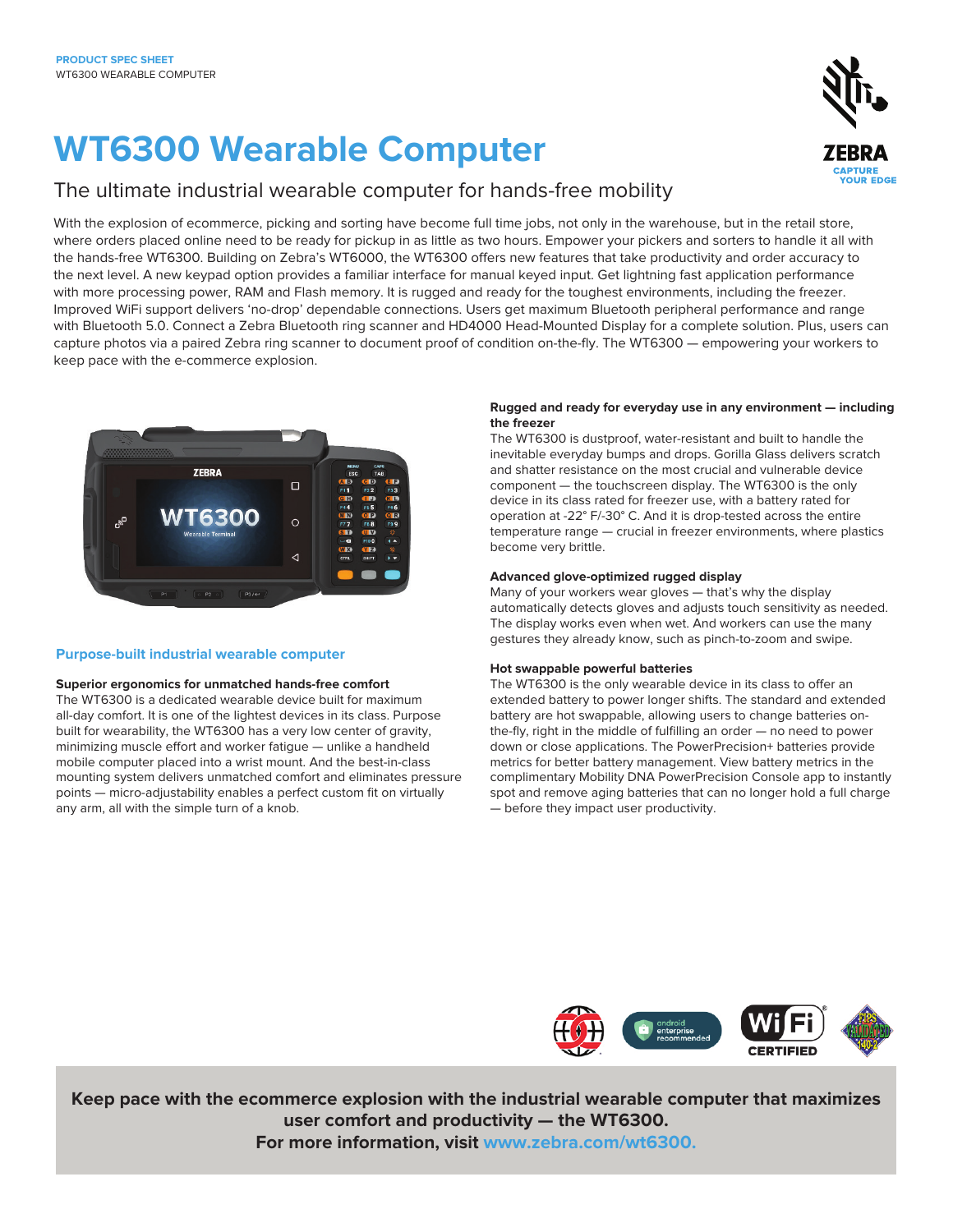#### **Disinfectant-ready to protect your workers**

Shared devices can easily spread germs that can cause serious illness between workers. That's why the WT6300 is built to handle frequent wipedowns with common disinfectants, including isopropyl alcohol and soap and water.

#### **Easy and cost-effective migration from Windows CE and legacy wearable mobile computers**

#### **Support key-based apps with an optional keypad**

With the phase-out of support for Microsoft's Windows CE, it is essential to migrate to a new device to ensure continuity of operations. The WT6300 keypad option makes it easy to migrate to Android. You don't need to change the look and feel of your application screens or your user workflows, minimizing user re-training efforts, while maximizing future proofing. And since there's no need for an on-screen soft keyboard, the entire display is available for more information-rich application screens.

#### **Backwards compatibility with WT6000 accessories**

Cost-effectively upgrade to the next generation in wearable mobile computers while protecting your WT6000 investment — you can use the WT6000 accessories you own today with your WT6300, including batteries, cradles, ring scanners, cables and headsets.

#### **Everything your workers need to maximize productivity**

#### **Zebra's most powerful 'ultimate series' Android platform**

The advanced processor delivers desktop-like performance on even the most demanding applications, all with less power for longer battery cycle times. Future-proof your devices with Android 10 and a pathway to future Android versions. If you already have or are planning to purchase other Zebra devices, the shared platform makes device deployment and management easy. In addition, the WT6300 has a 10-year lifecycle, available for sale for five years and serviceable for an additional five years — so the device you buy today is available to support your growing workforce. And throughout these 10 years, you get the OS and security patch updates you need to keep your devices and data secure with LifeGuard™ for Android™.1

#### **More peripheral functionality, flexibility and simplicity with Bluetooth and NFC**

Get maximum Bluetooth peripheral performance with Bluetooth 5.0, offering twice the speed and four times the range of the prior version, Bluetooth 4.0.

Pair Bluetooth ring scanners, headsets and more with a single tap using NFC. Bluetooth Low Energy (BLE) requires less power, enabling longer WT6300 battery cycle times. The WT6300 is the only device in this class to support Bluetooth Class 1 to connect to peripherals up to 328 feet/100 meters away — ideal for printers. And users and IT can easily manage, troubleshoot and find misplaced Bluetooth peripherals with Device Central, a free Mobility DNA tool.<sup>2</sup>

#### **Capture new business intelligence with high resolution photos**

A Zebra ring scanner connected to the WT6300 can capture photos for indisputable proof of condition — such as an incoming pallet with ripped shrinkwrap or a returned item that is damaged.

#### **Fast 'won't drop' high-performance WiFi connections**

Stay connected with unmatched, fast and dependable 'wired-quality' WiFi connections that deliver near instant application response times with Zebra's Fusion, 2x2 MU-MIMO support and WorryFree WiFi.

#### **Create a complete solution with ready to use hardware and software applications**

#### **Easily add instant push-to-talk communications**

With Mobility DNA's optional Workforce Connect PTT Express, you can easily connect your workforce, so workers can get instant answers to questions and supervisors can improve task management.

#### **Get industry-best scanning performance and simplicity**

Give your workers first-time every time scanning of virtually any barcode in any condition with a Zebra corded or cordless ring scanner. Improve productivity with Multi-Barcode Scanning, a complimentary Mobility DNA app, enabling the capture of multiple barcodes on an item or pallet with a single press of the scan trigger no need to remember the correct scanning order or cover up nearby barcodes to ensure the right barcode is captured.

#### **Pick 24% more orders with new dynamic workflows**

Zebra's FulfillmentEdge application dynamically aggregates the work orders in your backend systems to enable one person to complete multiple work orders, all in one trip through the warehouse. When workers are wearing a WT6300 connected to Zebra's HD4000 Head-Mounted Display and a Zebra ring scanner, you can maximize worker productivity by projecting information directly into a worker's line of sight via the HD4000 — such as step-by-step directions to the next pick location and a photo of the item. A quick scan of the item's barcode enables verification of pick accuracy. And the system is so easy to use that training and onboarding time is reduced by 90%.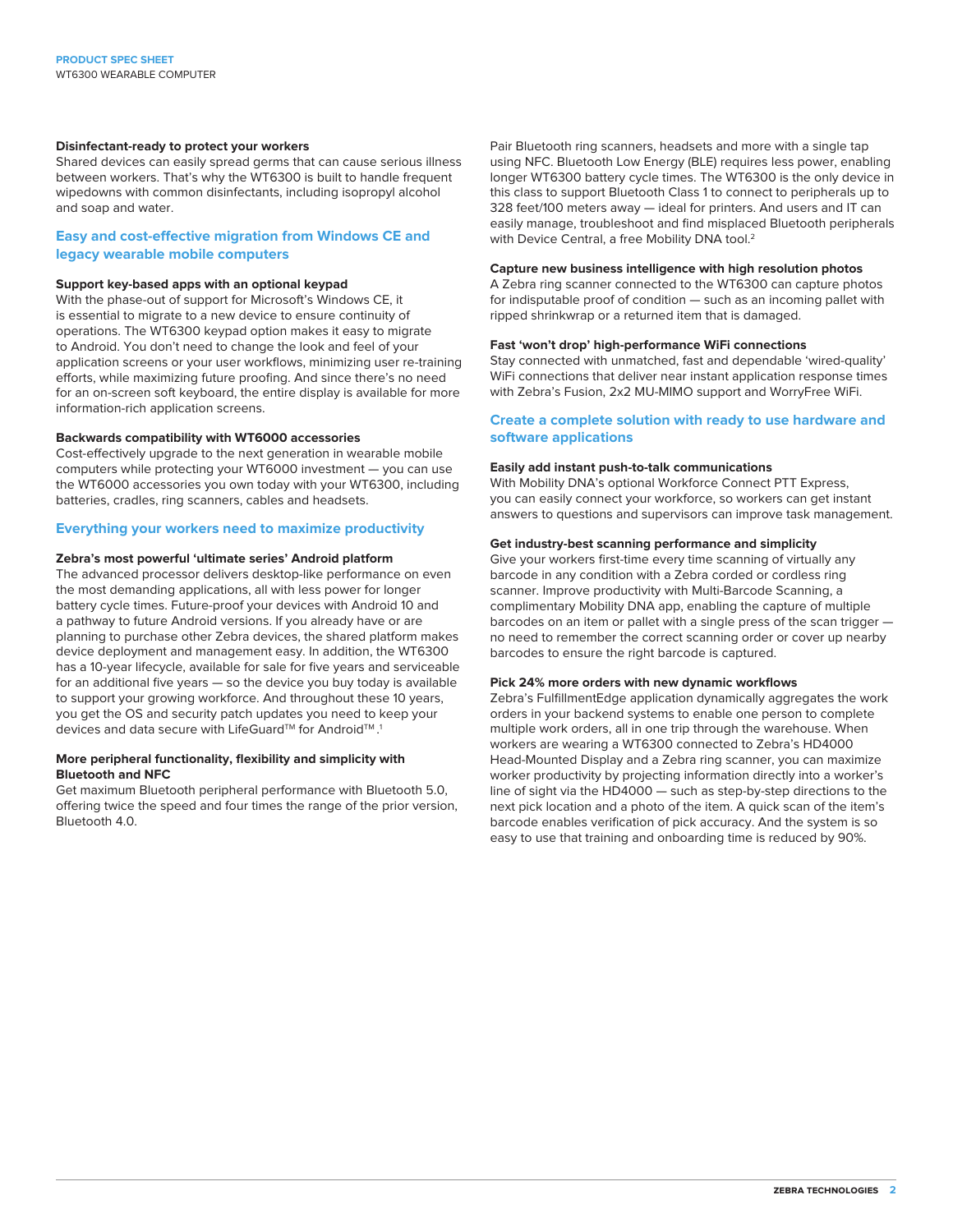## **Specifications Markets and** <br> **Specifications**

| <b>Physical Characteristics</b>                       |                                                                                                                                                                                   |
|-------------------------------------------------------|-----------------------------------------------------------------------------------------------------------------------------------------------------------------------------------|
| <b>Dimensions</b>                                     | 4.7 in. L x 3.5 in. W x 0.7 in. D, and 1.3 in. D local to<br>the battery<br>121 mm L x 89 mm W x 20 mm D, and 34 mm D local<br>to the battery                                     |
| Weight                                                | 9 oz./256 g (standard battery)<br>11 oz./312 g (extended battery)                                                                                                                 |
| Display                                               | 3.2 in. WVGA (800x480); LED backlight; color display;<br>optically bonded to touch panel                                                                                          |
| <b>Touch Panel</b>                                    | Capacitive touch panel; fingertip and glove support;<br>conductive stylus support; Corning® Gorilla® Glass                                                                        |
| Power<br><b>Network Connections</b>                   | Standard battery - 3350 mAh<br>Extended battery - 5000 mAh/freezer rated<br>PowerPrecision+ battery; hot swap<br>WLAN, WPAN (Bluetooth), USB 2.0 (high speed client               |
|                                                       | and host)                                                                                                                                                                         |
| <b>Notifications</b>                                  | Audible tone; multi-color LEDs; haptic feedback                                                                                                                                   |
| Keypad                                                | On-screen keypad; three programmable function<br>keys; optional alphanumeric and function keyboard<br>accessory                                                                   |
| <b>Voice and Audio</b>                                | Integrated speaker and mic; PTT <sup>3</sup> voice support wired<br>and Bluetooth headset support; 3rd party VDP client<br>support                                                |
| <b>Buttons</b>                                        | Volume up, volume down, enter; programmable                                                                                                                                       |
| <b>Performance Characteristics</b>                    |                                                                                                                                                                                   |
| <b>CPU</b>                                            | Qualcomm Snapdragon™ 660 octa-core, 2.2 GHz                                                                                                                                       |
| <b>Operating System</b>                               | Android 11; upgradeable to Android 14                                                                                                                                             |
| <b>Android Enterprise</b><br><b>Recommended (AER)</b> | Google AER Certified                                                                                                                                                              |
| Memory                                                | 3 GB RAM/32 GB Flash                                                                                                                                                              |
| Security                                              | Product is FIPS 140-2 validated. This security feature<br>can be enabled on select configurations through a<br>custom SKU request. Product supports Secure Boot,<br>Verified Boot |
| <b>User Environment</b>                               |                                                                                                                                                                                   |
| <b>Operating Temp.</b>                                | -22° F to 122° F/-30° C to +50° C                                                                                                                                                 |
| Storage Temp.                                         | -40° F to 158° F/-40° C to +70° C                                                                                                                                                 |
| <b>Humidity</b>                                       | 5% - 95% non condensing                                                                                                                                                           |
| Drop Spec.                                            | Multiple 4 ft./1.2 m drop to concrete across operating<br>temperature per MIL-STD 810G                                                                                            |
| Tumble Spec.                                          | 1,000 tumbles $@1.6$ ft./0.5 m; meets and exceeds IEC<br>tumble specifications                                                                                                    |
| Sealing                                               | IP65 per applicable IEC sealing specifications                                                                                                                                    |
| Vibration                                             | 4g PK Sine (5Hz to 2kHz); 0.04g 2/Hz Random (20 Hz<br>to 2 kHz); 60 minutes duration per axis, 3 axis                                                                             |
| <b>Electrostatic</b><br>Discharge (ESD)               | +/-15 kV air discharge, +/-8 kV direct/indirect<br>discharge                                                                                                                      |
| <b>Interactive Sensor Technology (IST)</b>            |                                                                                                                                                                                   |
| <b>Motion Sensor</b>                                  | 3-axis accelerometer with MEMS Gyro                                                                                                                                               |

| Scanning                              | Corded ring scanners: RS4000 and RS5000                                                                                                                                                                                                                                                                                                                                                            |
|---------------------------------------|----------------------------------------------------------------------------------------------------------------------------------------------------------------------------------------------------------------------------------------------------------------------------------------------------------------------------------------------------------------------------------------------------|
|                                       | Bluetooth ring scanners: RS5100 and RS6000 with<br>NFC tap to pair                                                                                                                                                                                                                                                                                                                                 |
| <b>NFC</b>                            | ISO14443 Type A and B: FeliCa and ISO 15693 cards.<br>P2P mode and Card Emulation via Host (HCE) support                                                                                                                                                                                                                                                                                           |
| <b>Wireless LAN</b>                   |                                                                                                                                                                                                                                                                                                                                                                                                    |
| <b>WLAN Radio</b>                     | IEEE 802.11 a/b/g/n/ac/d/h/i/r/k/w/v/mc; 2x2 MU-MIMO<br>Wi-Fi™ certified; Dual Band Simultaneous; IPv4, IPv6                                                                                                                                                                                                                                                                                       |
| Data Rates                            | 2.4GHz: 802.11b/g/n - 20MHz, 40MHz - up to 300<br>Mbps<br>5GHz: 802.11a/n/ac - 20MHz, 40MHz, 80MHz - up<br>to 866.7 Mbps                                                                                                                                                                                                                                                                           |
| <b>Operating Channels</b>             | Channel 1-13 (2412-2472 MHz):<br>1,2,3,4,5,6,7,8,9,10,11,12,13<br>Channel 36-165 (5180-5825MHz): 36, 40, 44, 48, 52,<br>56, 60, 64, 100, 104, 108, 112, 116, 120, 124, 128, 132,<br>136, 140, 144, 149, 153, 157, 161, 165<br>Channel Bandwidth: 20, 40, 80 MHz<br>Actual operating channels/ frequencies and<br>bandwidths depend on regulatory rules and<br>certification agency.                |
| <b>Security and Encryption</b>        | WEP (40 or 104 bit); WPA/WPA2 Personal (TKIP, and<br>AES); WPA3 Personal (SAE); WPA/WPA2 Enterprise<br>(TKIP and AES); WPA3 Enterprise (AES) - EAP-TTLS<br>(PAP, MSCHAP, MSCHAPv2), EAP-TLS, PEAPv0-<br>MSCHAPv2, PEAPv1-EAP-GTC, LEAP and EAP-PWD;<br>WPA3 Enterprise 192-bit Mode (GCMP-256) - EAP-<br>TLS; Enhanced Open (OWE)                                                                  |
| <b>Certifications</b>                 | WFA (802.11n, 80211ac, WPA2-Personal, WPA3-<br>Personal, WPA2-Enterprise, WPA3-Enterprise, WPA3-<br>Enterprise 192-bit mode, WMM, WMM-PS, PMF, WiFi<br>Direct, WMM-AC and Voice Enterprise)                                                                                                                                                                                                        |
| <b>Fast Roam</b>                      | PMKID caching; Cisco CCKM; 802.11r (Over-the-Air);<br>ОКС                                                                                                                                                                                                                                                                                                                                          |
| <b>Wireless PAN</b>                   |                                                                                                                                                                                                                                                                                                                                                                                                    |
| <b>Bluetooth</b>                      | Bluetooth 5.0; Bluetooth Low Energy (BLE) support;<br>Class 1                                                                                                                                                                                                                                                                                                                                      |
| Warranty                              |                                                                                                                                                                                                                                                                                                                                                                                                    |
| www.zebra.com/warranty                | Subject to the terms of Zebra's hardware warranty statement, the WT6300 is<br>warranted against defects in workmanship and materials for a period of one (1)<br>year from the date of shipment. For complete warranty statement, please visit                                                                                                                                                      |
| <b>Recommended Services</b>           |                                                                                                                                                                                                                                                                                                                                                                                                    |
| contract. LifeGuard reports and more. | Support Services: Maximize device availability, operational efficiency, and<br>security updates with Zebra OneCare™ Essential or Select services. Protect<br>your investment with depot repair or advanced device replacement, technical<br>support, software and support, LifeGuard updates, Device Diagnostics and<br>included cloud-based VisibilityIQ™ OneCare™ for insight into repair, case, |

Zebra VisibilityIQ™ Foresight: With 24+ reports, this optional business intelligence service aggregates device data onto a single, color-coded, cloudbased pane of glass, letting you know how your devices are performing, so you can decide what next steps you can take to improve your operations, maximize productivity and provide actionable insight to streamline workflows.

Video on Device: Pre-loaded, it is a secure and consistent way to enable your staff with on-device training. Deliver video content to your associates with the basic VoD app that will put the right content on the palm of their hands, including how to clean and sanitize the device.

Continued on back

### **Applications**

#### **Warehousing/ Distribution/ Transportation and Logistics**

- Receiving
- Picking
- Carton put away
- Replenishment
- Packing
- Staging
- Truck loading/ unloading
- Returns management

#### **Retail**

- Back of store warehouse management
- Front of store picking
- for online orders
- Price audits/changes
- Store receiving • Inventory
- management • In-store
- communications

#### **Manufacturing**

- Inventory management • Line-side
- replenishment
- Parts tracking